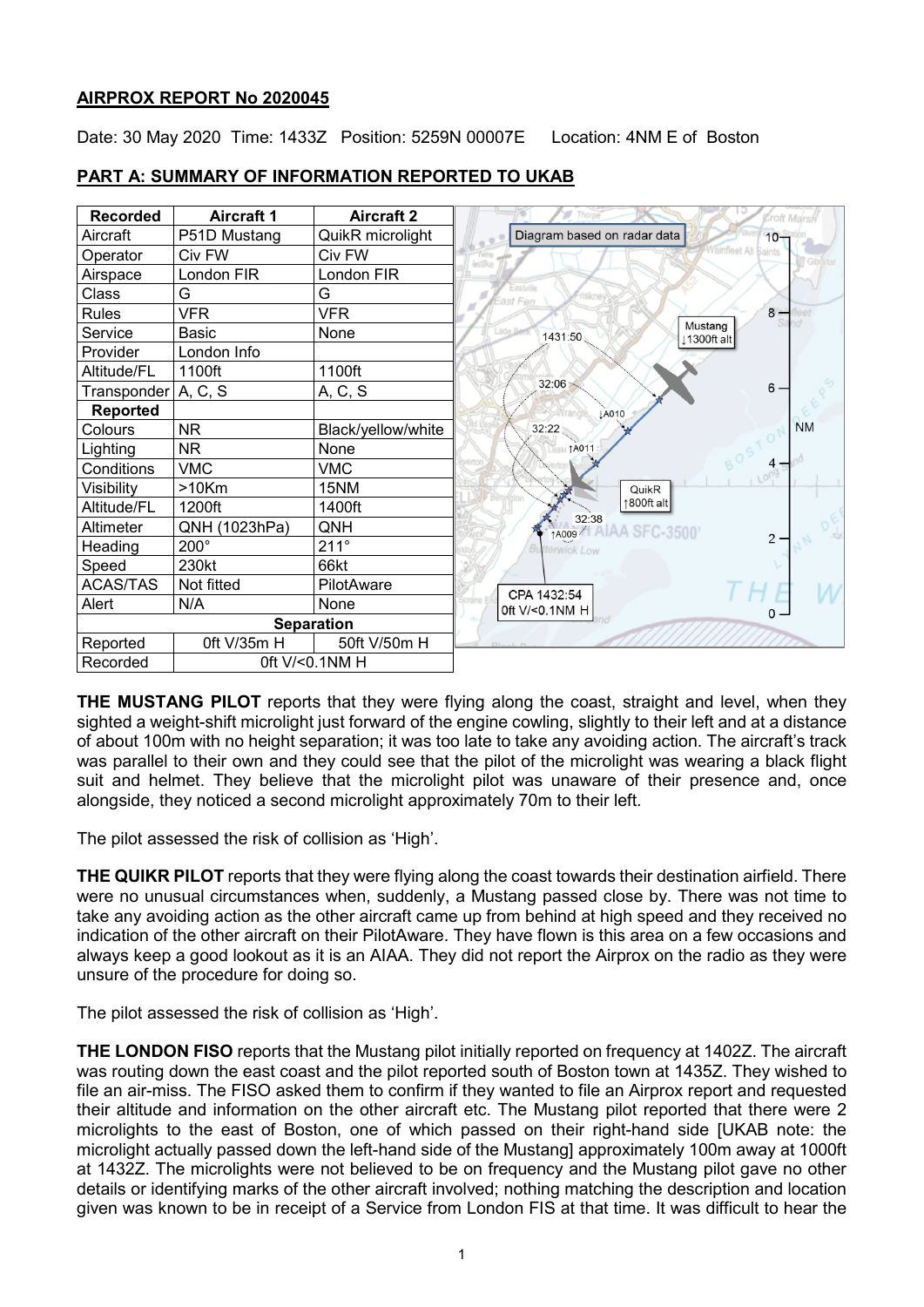Mustang pilot clearly when they made the Airprox report, and initially the FISO thought it was due the aircraft type. However, in hindsight there is the possibility that the pilot had remained on the FIS North frequency and not changed to the FIS East frequency. They tried to make contact with the pilot again at 1453Z but did not receive a response.

## **Factual Background**

The weather at Coningsby was recorded as follows:

METAR EGXC 301350Z 07013KT 9999 FEW045 20/10 Q1024 RMK BLU= METAR EGXC 301450Z 08015KT CAVOK 21/08 Q1024 RMK BLU=

#### **Analysis and Investigation**

## **NATS Swanwick**

The pilot of the reporting aircraft was in receipt of a Basic Service from London FIS and therefore the avoidance of other traffic was solely the pilot's responsibility. No other traffic in the vicinity was known to the FIS Officer at the time of the event.

## **UKAB Secretariat**

A report was received from the second microlight pilot that was flying in company with the Airprox microlight. The pilot's account substantiated the report of the Airprox microlight pilot and did not provide any additional information; to avoid repetition it has not, therefore, been included in this report.

A review of the NATS radar replay was conducted. Although neither of the aircraft involved showed on primary radar, the aircraft were consistently tracked on secondary radar and thus an accurate plot of the aircraft's relative positions and a measurement of CPA were possible.

At 1431:50, the Mustang could be seen paralleling the coastline directly behind the QuikR microlight at a range of 3.5NM; the aircraft were separated by 500ft at this point (Figure 1). The Mustang then continued on the same track, descending to FL009 (1100ft altitude) at 1432:14 (Figure 2); the pilot then maintained this altitude until CPA.



Figure 1 - 1431:50 Figure 2 – 1432:14

At 1432:34, the QuikR pilot commenced a gradual climb (Figure 3); the Mustang was 1NM behind and 200ft above the microlight at this time. The QuikR pilot continued the climb and CPA occurred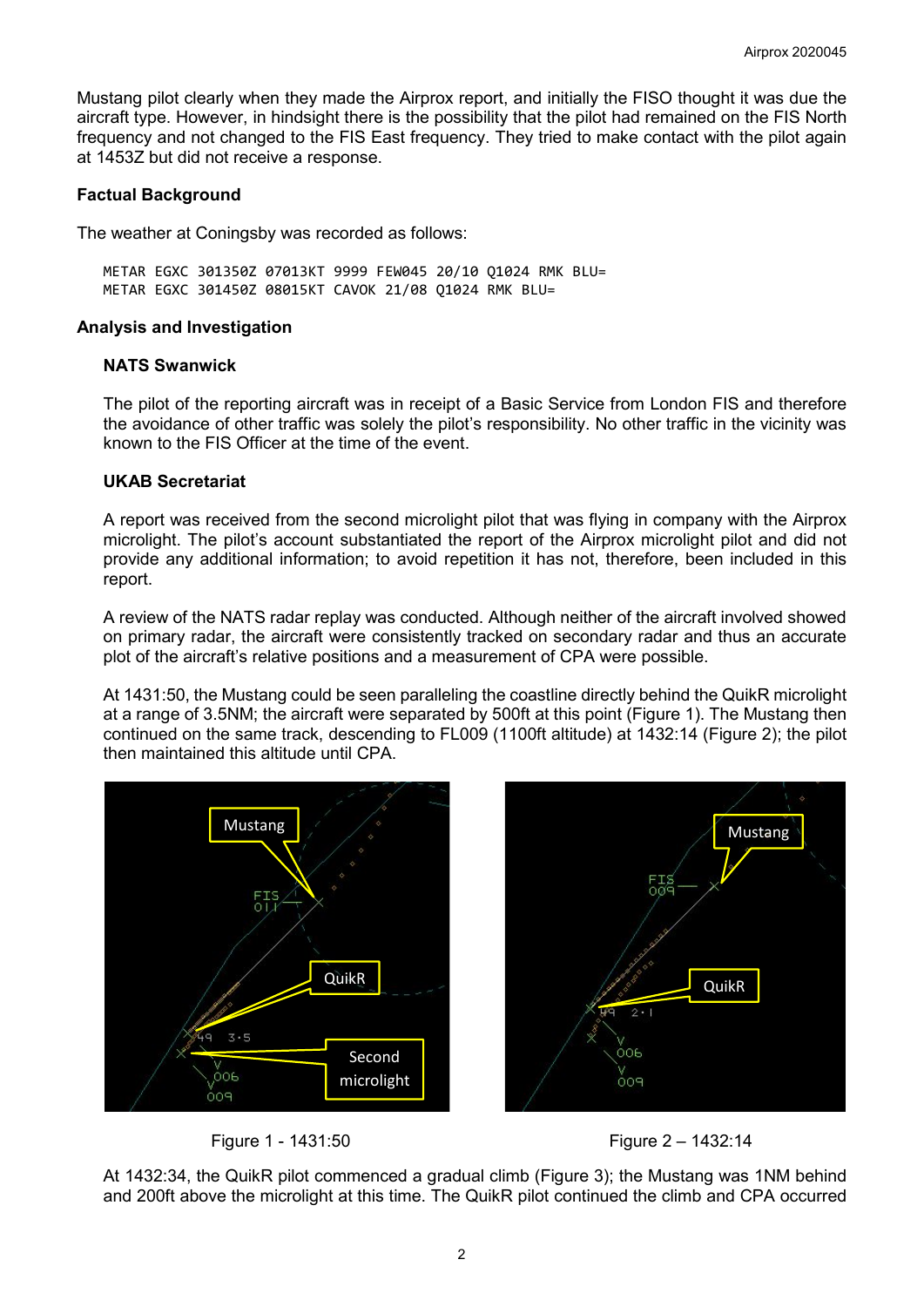some 20sec later and between radar sweeps; the closest radar-measurable separation occurred at 1432:54 and was measured at <0.1NM with no vertical separation (Figure 4).









The Mustang and QuikR pilots shared an equal responsibility for collision avoidance and not to operate in such proximity to other aircraft as to create a collision hazard. [1](#page-2-0) If the incident geometry is considered as overtaking then the QuikR pilot had right of way and the Mustang pilot was required to keep out of the way of the other aircraft by altering course to the right.<sup>[2](#page-2-1)</sup>

#### **Summary**

An Airprox was reported when a P51 Mustang and a QuikR microlight flew into proximity 4NM to the east of Boston at 1433Z on Saturday 30<sup>th</sup> May 2020. Both pilots were operating under VFR in VMC; the Mustang pilot was in receipt of a Basic Service from London Information and the QuikR pilot was not in receipt of an ATS.

## **PART B: SUMMARY OF THE BOARD'S DISCUSSIONS**

Information available consisted of reports from the pilots of both aircraft, a report from the microlight pilot flying 'in company' with the QuickR pilot, radar photographs/video recordings, a report from the Flight Information Services Officer involved and a report from the ATC operating authority. Relevant contributory factors mentioned during the Board's discussions are highlighted within the text in bold, with the numbers referring to the Contributory Factors table displayed in Part C.

Due to the exceptional circumstances presented by the coronavirus pandemic, this incident was assessed as part of a 'virtual' UK Airprox Board meeting where members provided dial-in/VTC comments. Although not all Board members were present for the entirety of the meeting and, as a result, the usual wide-ranging discussions involving all Board members were more limited, sufficient engagement was achieved to enable a formal assessment to be agreed along with the following associated comments.

The Board was encouraged to hear that both the pilot of the QuikR and their associate flying in the other microlight had fitted transponders to their aircraft; this equipment undoubtedly improves the radar conspicuity of those aircraft to which it is fitted. That said, members wondered why the pilots had elected not to seek either a surveillance-based Air Traffic Service (notwithstanding this event had occurred at the weekend when the availability of LARS is more limited that at other times) or at least a non-

 $\overline{\phantom{a}}$ 

<span id="page-2-0"></span><sup>1</sup> SERA.3205 Proximity.

<span id="page-2-1"></span><sup>2</sup> SERA.3210 Right-of-way (c)(3) Overtaking.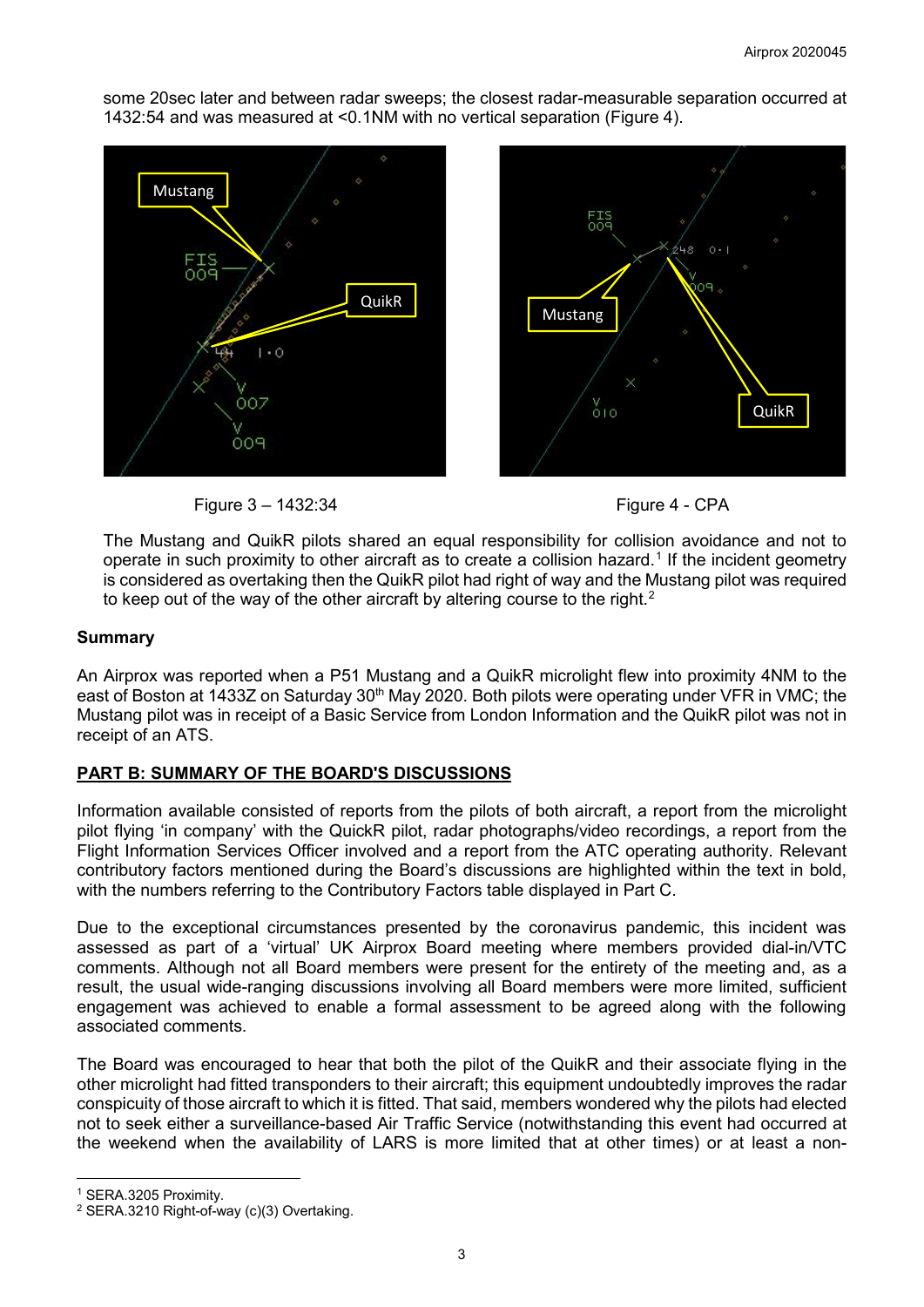surveillance-based Service from London Information (**CF3**, **CF4**). Noting that the London FISOs do not use surveillance equipment in the delivery of a Basic Service and are not required to monitor aircraft under the terms of a that Service (**CF1**), a controller member felt that, had the QuikR pilot contacted London Information, then there would have been a potential opportunity for the FISO to pass generic Traffic Information to the QuikR pilot in relation to the Mustang and *vice versa*. As it was, the microlights were not known to the London FISO (**CF2**) and, therefore, this opportunity had been missed and neither the pilot of the QuikR nor the Mustang pilot had been aware of the presence of the other aircraft (**CF5**). Additionally, the Board could not establish why the PilotAware equipment carried on the QuikR did not alert its pilot to the presence of the Mustang (**CF6**), and wondered if perhaps the limited number of options for mounting the aerial in such a small aircraft may have meant that the aerial had been blanked to the transponder signals from the Mustang.

The Mustang pilot had agreed a Basic Service from London Information but, as previously mentioned, the London FISO had been unaware of the presence of the microlights so had not been in a position to warn the Mustang pilot. The Board noted that the Mustang has a long nose (when compared to other GA aircraft) and considered that this may have hindered the pilot's ability to see the microlights deadahead of, and slightly below, his aircraft; furthermore, the Mustang had approached the microlights from directly behind and above the QuikR which, in turn, members felt may also have hindered the QuikR pilot's ability to sight the Mustang (**CF7**, **CF9**). The Board wished to highlight the importance of weaving slightly during climbs and descents in order to fully clear the intended flightpath.

Turning to the risk involved in this Airprox, members were unanimous that this had been an extremely close encounter (**CF8**) that had clearly alarmed both the pilots involved. The Board considered that at least 3 barriers to mid-air collision had been ineffective and that neither pilot had had the opportunity to take any action to increase separation until the aircraft had passed each other. Consequently, members agreed that providence had played a major part in events and that a serious risk of collision had existed. Accordingly, they assigned a Risk Category A to this event.

## **PART C: ASSESSMENT OF CONTRIBUTORY FACTORS AND RISK**

|           | 2020045                                                                                                   |                                                                |                                                                      |  |  |  |  |  |  |
|-----------|-----------------------------------------------------------------------------------------------------------|----------------------------------------------------------------|----------------------------------------------------------------------|--|--|--|--|--|--|
| <b>CF</b> | <b>Factor</b>                                                                                             | <b>Description</b>                                             | Amplification                                                        |  |  |  |  |  |  |
|           | <b>Ground Elements</b>                                                                                    |                                                                |                                                                      |  |  |  |  |  |  |
|           | • Situational Awareness and Action                                                                        |                                                                |                                                                      |  |  |  |  |  |  |
| 1         | Contextual                                                                                                | • ANS Flight Information Provision                             | Not required to monitor the aircraft under the agreed<br>service     |  |  |  |  |  |  |
| 2         | Contextual                                                                                                | • Situational Awareness and Sensory Events                     | The controller had only generic, late or no Situational<br>Awareness |  |  |  |  |  |  |
|           | <b>Flight Elements</b>                                                                                    |                                                                |                                                                      |  |  |  |  |  |  |
|           | <b>. Tactical Planning and Execution</b>                                                                  |                                                                |                                                                      |  |  |  |  |  |  |
| 3         | <b>Human Factors</b>                                                                                      | • Flight Planning and Preparation                              |                                                                      |  |  |  |  |  |  |
| 4         | <b>Human Factors</b>                                                                                      | • Communications by Flight Crew with ANS                       | Pilot did not communicate with appropriate ATS provider              |  |  |  |  |  |  |
|           |                                                                                                           | • Situational Awareness of the Conflicting Aircraft and Action |                                                                      |  |  |  |  |  |  |
| 5.        | Contextual                                                                                                | • Situational Awareness and Sensory Events                     | Pilot had no, late or only generic, Situational Awareness            |  |  |  |  |  |  |
|           | <b>• Electronic Warning System Operation and Compliance</b>                                               |                                                                |                                                                      |  |  |  |  |  |  |
| 6         | Technical                                                                                                 | • ACAS/TCAS System Failure                                     | CWS did not alert as expected                                        |  |  |  |  |  |  |
|           | • See and Avoid                                                                                           |                                                                |                                                                      |  |  |  |  |  |  |
| 7         | Contextual                                                                                                | • Poor Visibility Encounter                                    | One or both aircraft were obscured from the other                    |  |  |  |  |  |  |
| 8         | . Near Airborne Collision with Aircraft,<br>Contextual<br>Balloon, Dirigible or Other Piloted Air Vehicle |                                                                | Piloted air vehicle                                                  |  |  |  |  |  |  |
| 9         | <b>Human Factors</b>                                                                                      | • Monitoring of Other Aircraft                                 | Non-sighting or effectively a non-sighting by one or both<br>pilots  |  |  |  |  |  |  |

## Contributory Factors:

Degree of Risk: A